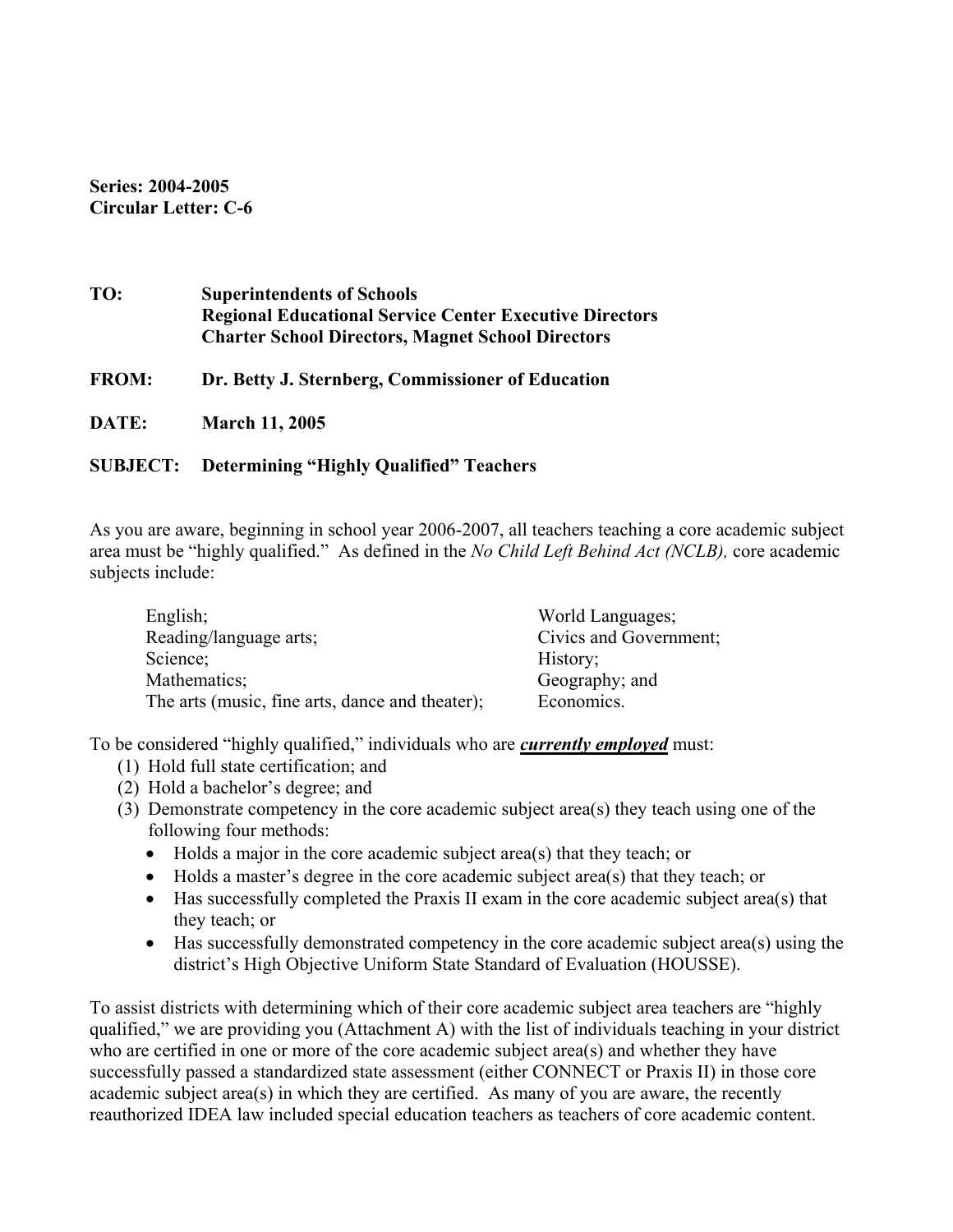Therefore, they too must demonstrate competency in the core academic subjects that they teach to one or more students. We have not included in this list, the teachers who are currently certified in subjects other than the core academic subject areas listed above. Therefore, if a person is certified in physical education only, they will not be included on this list because physical education is not a core academic subject area and that teacher does not need to be "highly qualified" by the beginning of the 2006-2007 school year.

Teachers who teach one or more core academic subject area(s) who have not successfully passed the CONNECT or Praxis II exam, must demonstrate competency in the core academic subject area(s) that they teach through one of the three remaining options provided under NCLB (e.g. hold a major in the core academic subject area(s), hold a master's degree in the core academic subject area(s) or demonstrate competency through the district's HOUSSE process).

Also enclosed with this letter is a master copy of a document (Attachment B) that each teacher who teaches a core academic subject area and who has not passed either the CONNECT or Praxis II exam must complete. **We ask that the district collect each individual's completed sheet(s) and forward them to the department as a batch by March 30, 2005.** Please retain a copy of each sheet prior to sending the batch to the department. We will enter the information into our system and be able to track each individual's "highly qualified" status. The address for submitting the batched sheets is:

> Connecticut State Department of Education Bureau of Educator Preparation, Certification, Support and Assessment PO Box 150471 Hartford, CT 06115-0471 Attention: Nancy Pugliese

Individuals who complete this form, but do not hold either a major or a master's degree in the core academic subject area(s) they teach, must demonstrate competency in the core academic subject area(s) they teach through the district's HOUSSE process.

We hope that this information will assist districts with determining which of their teachers are "highly" qualified" by holding a major or master's degree in the core academic subject area(s) they teach or by having successfully completed a standardized state assessment. Once these individuals are moved into "highly qualified" status, it is only those teachers that remain who must demonstrate competency under the district's HOUSSE plan.

In March 2005, more information will be forthcoming from the Department concerning the HOUSSE plan that each district should be implementing. Please be assured that it is my intention to make this process as reasonable as possible for you and these remaining teachers.

We hope that this information is helpful to districts in identifying individuals who are currently considered "highly qualified" and those that need to demonstrate competency through the district's HOUSSE plan.

BJS:np **Attachments**